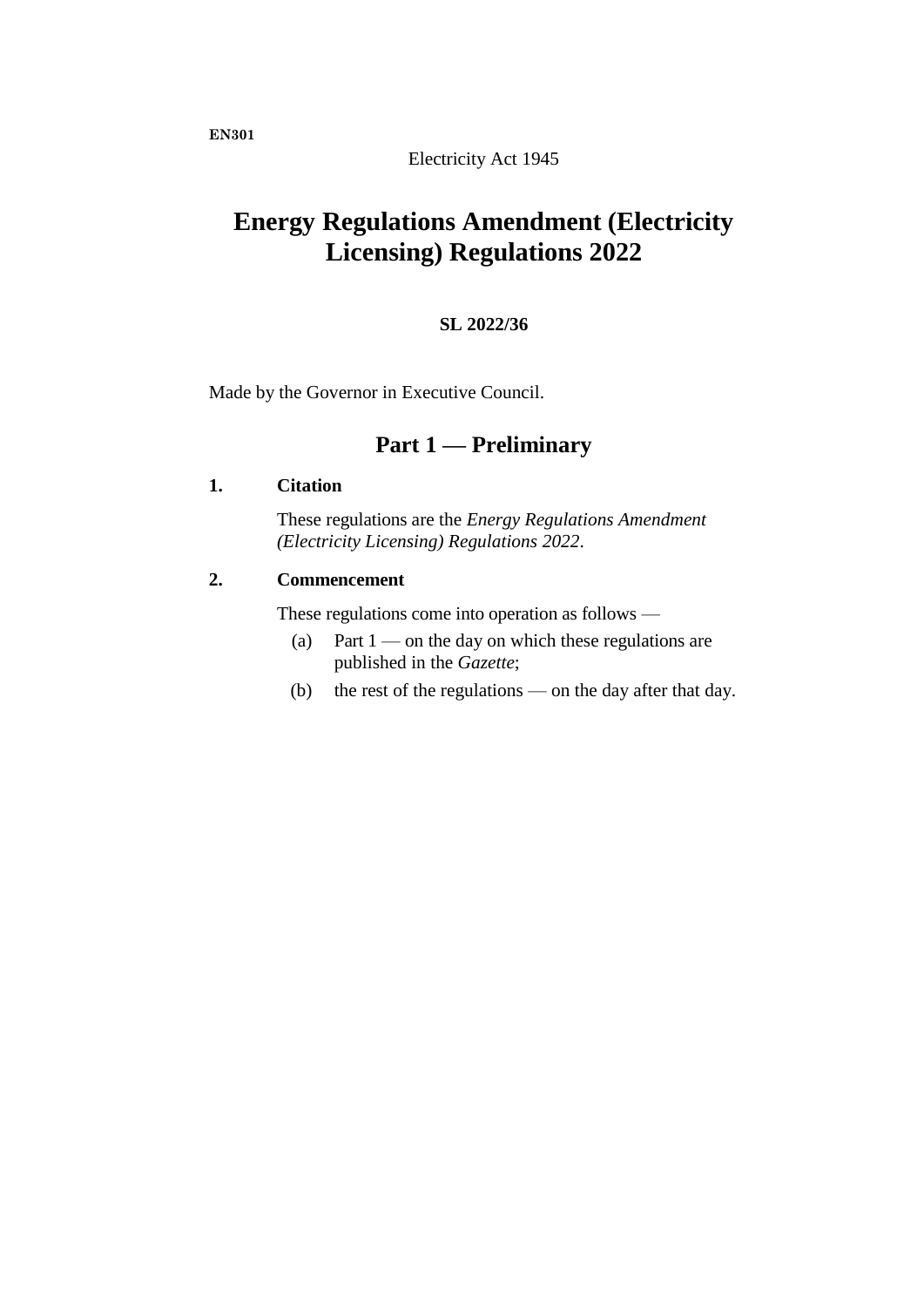# **Part 2 —** *Electricity (Licensing) Regulations 1991* **amended**

# **3. Regulations amended**

This Part amends the *Electricity (Licensing) Regulations 1991*.

# **4. Regulation 3 amended**

- (1) In regulation 3(1) delete the definition of *Chairman*.
- (2) In regulation 3(1) insert in alphabetical order:

*apprentice* has the meaning given in the *Vocational Education and Training Act 1996* section 60A; *chairperson* means the person appointed under regulation 5(1)(a) to be chairperson of the Board; *department* means the department of the Public Service principally assisting in the administration of the Act;

(3) In regulation 3(1) in the definition of *prescribed policy of insurance* delete "36(1)(a)(iv) in respect of the work of an electrical contractor;" and insert:

 $36(1)(c)$ ,  $(2)(c)$  and  $(3)(c)$ ;

# **5. Regulation 5 amended**

(1) In regulation 5(1)(a) delete "Chairman; and" and insert:

chairperson; and

- (2) In regulation 5(2):
	- (a) delete paragraph (a);
	- (b) delete paragraph (d) and insert:
		- (d) a person shall not be appointed under subregulation  $(1)(d)$  unless that person —
			- (i) is, or has been, the holder of an electrician's licence issued under Part 3 for not less than 5 years; and
			- (ii) is, or has been, the holder of a licence issued under Part 4;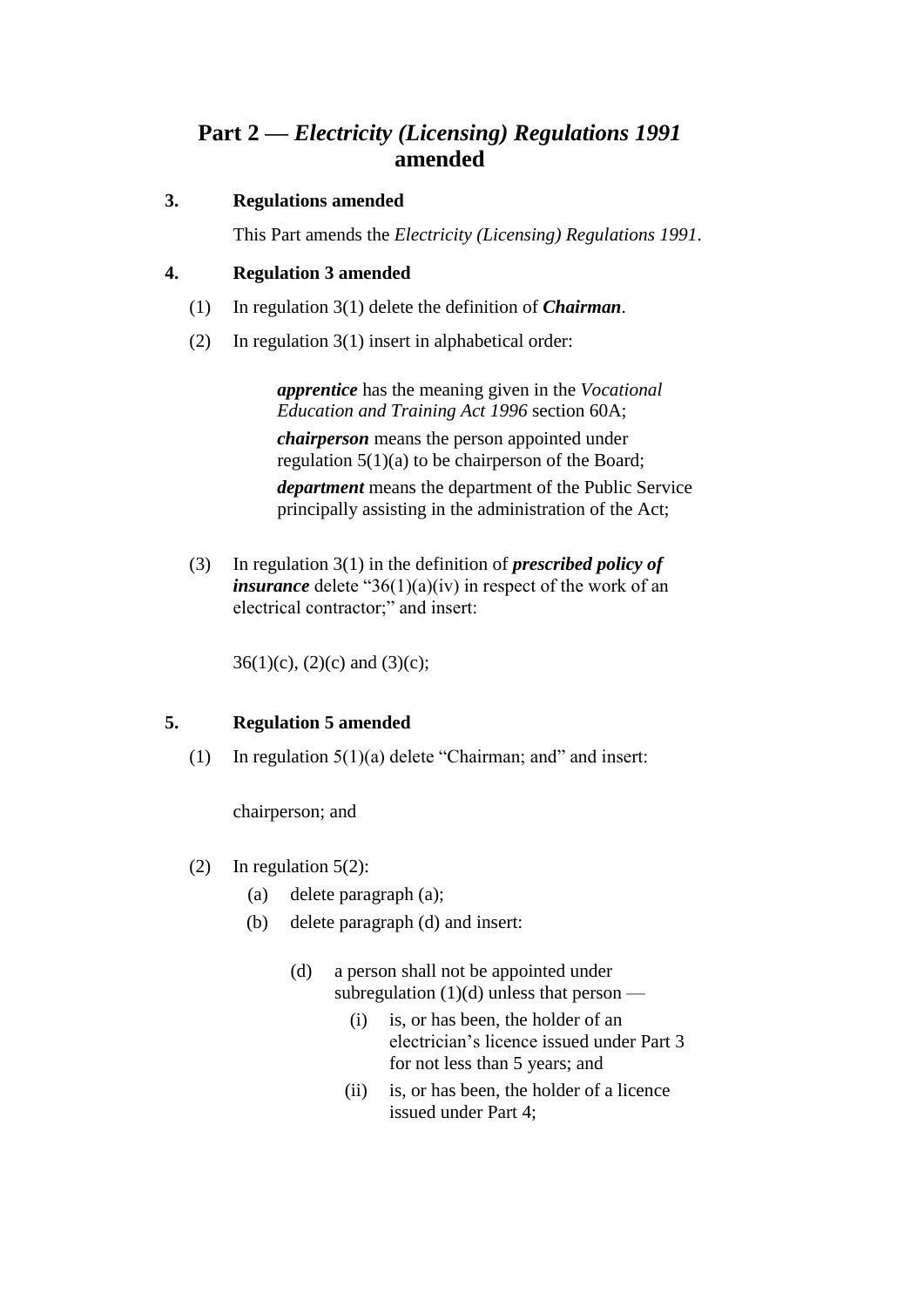- (3) After regulation 5(2) insert:
	- (3) For the purposes of subregulation  $(2)(d)(ii)$ 
		- (a) a person is taken to be the holder of a licence issued under Part 4 if the person is a partner in a firm, or an officer of a body corporate, that holds a licence issued under Part 4; and
		- (b) a person is taken to have been the holder of a licence issued under Part 4 if the person was a partner in a firm, or an officer of a body corporate, at a time when the firm or body corporate held a licence under Part 4.

#### **6. Regulation 7 amended**

- (1) In regulation 7:
	- (a) delete "Subject" and insert:
	- (1) Subject
		- (b) delete "his or her" and insert:

their

(c) delete "re-appointment." and insert:

reappointment.

- (2) At the end of regulation 7 insert:
	- (2) If the term of office of a member of the Board expires by effluxion of time without a person having been appointed to fill the vacancy, the member continues in office until the earlier of the following —
		- (a) the end of the period of 6 months immediately following the expiry of the term of office;
		- (b) the vacancy being filled (whether by the reappointment of the member or the appointment of a new member);
		- (c) an acting member being appointed by the Minister under regulation  $9(1)(b)(i)$ ;
		- (d) the member resigning under regulation  $8(1)$ ;
		- (e) the member being removed from office under regulation  $8(2)$  or  $(3)$ ;
		- (f) the member dying.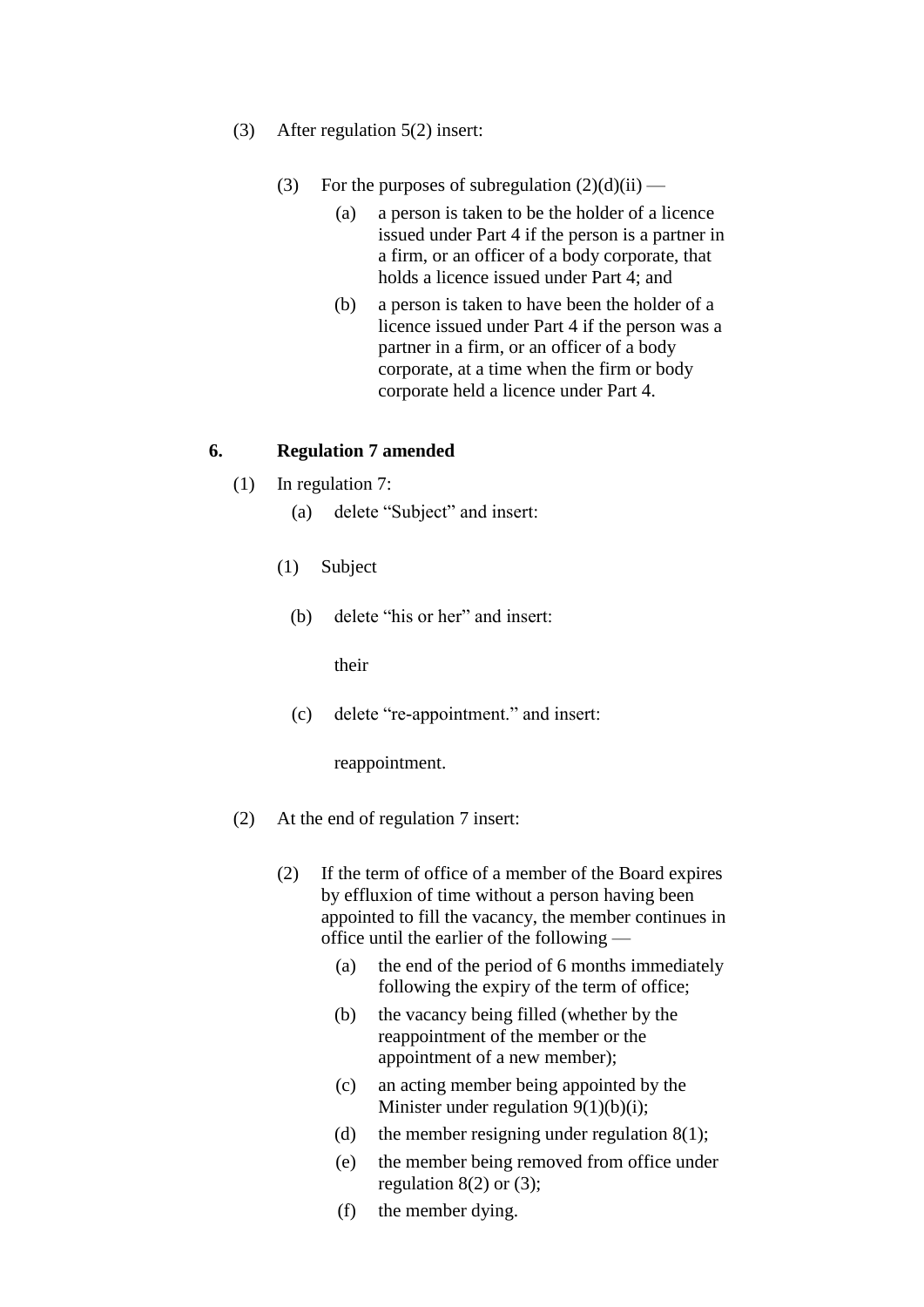# **7. Regulation 8 amended**

In regulation 8(4):

(a) after "vacant" insert:

(a *casual vacancy*)

(b) delete "shall" and insert:

must

## **8. Regulation 9 amended**

- (1) Delete regulation 9(1) and insert:
	- (1) The Minister may appoint an eligible person to act in the place of a member of the Board (other than the chairperson) if —
		- (a) the member is absent or temporarily incapable of fulfilling the duties of the member; or
		- (b) the office of the member is vacant due to  $-$ 
			- (i) the expiry of the member's term of office by effluxion of time; or
			- (ii) a casual vacancy (as defined in regulation 8(4)).
	- (1A) A person appointed under subregulation (1) to act in the place of a member of the Board is appointed to act during the member's absence or incapacity, or until the vacancy in the office of the member is filled, as the case requires.
	- (1B) A person appointed under subregulation (1) to act in the place of a member of the Board has all the powers, functions and duties of the member.
- (2) In regulation 9(2):
	- (a) delete "Chairman shall" and insert:

chairperson is to

- (b) delete "casual".
- (3) In regulation 9(3) delete "Chairman" and insert:

chairperson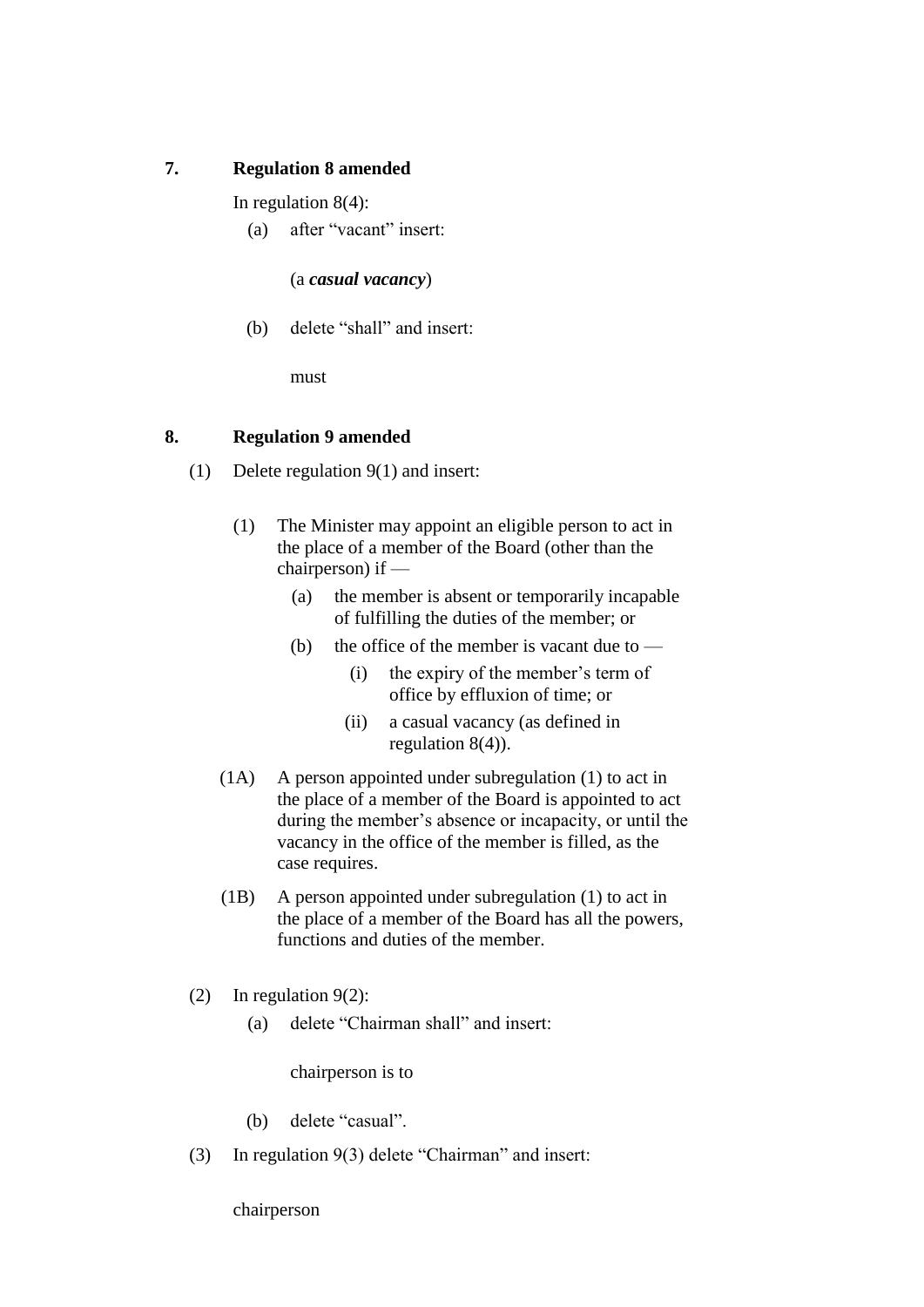- (4) In regulation 9(4):
	- (a) delete "Chairman" and insert:

chairperson

(b) delete "Chairman," and insert:

chairperson,

(c) delete "Chairman." and insert:

chairperson.

#### **9. Regulation 10 amended**

In regulation 10(2)(b) delete "Chairman" (each occurrence) and insert:

chairperson

#### **10. Regulation 13 amended**

- (1) Delete regulation  $13(2)(a)$  and insert:
	- (a) to monitor matters relating to the qualification and training of persons who hold, or are to be issued with, a licence or permit under these regulations; and
	- (aa) to advise any person, including the Minister and the Director, on the matters referred to in paragraph (a); and
- (2) Delete regulation 13(5).

Note: The heading to amended regulation 13 is to read: **Functions of Board**

## **11. Regulation 19 amended**

(1) In regulation 19(1A) insert in alphabetical order:

*relevant training contract*, in relation to an apprentice, means a training contract, as defined in the *Vocational Education and Training Act 1996* section 60A —

(a) that is registered under section 60F of that Act; and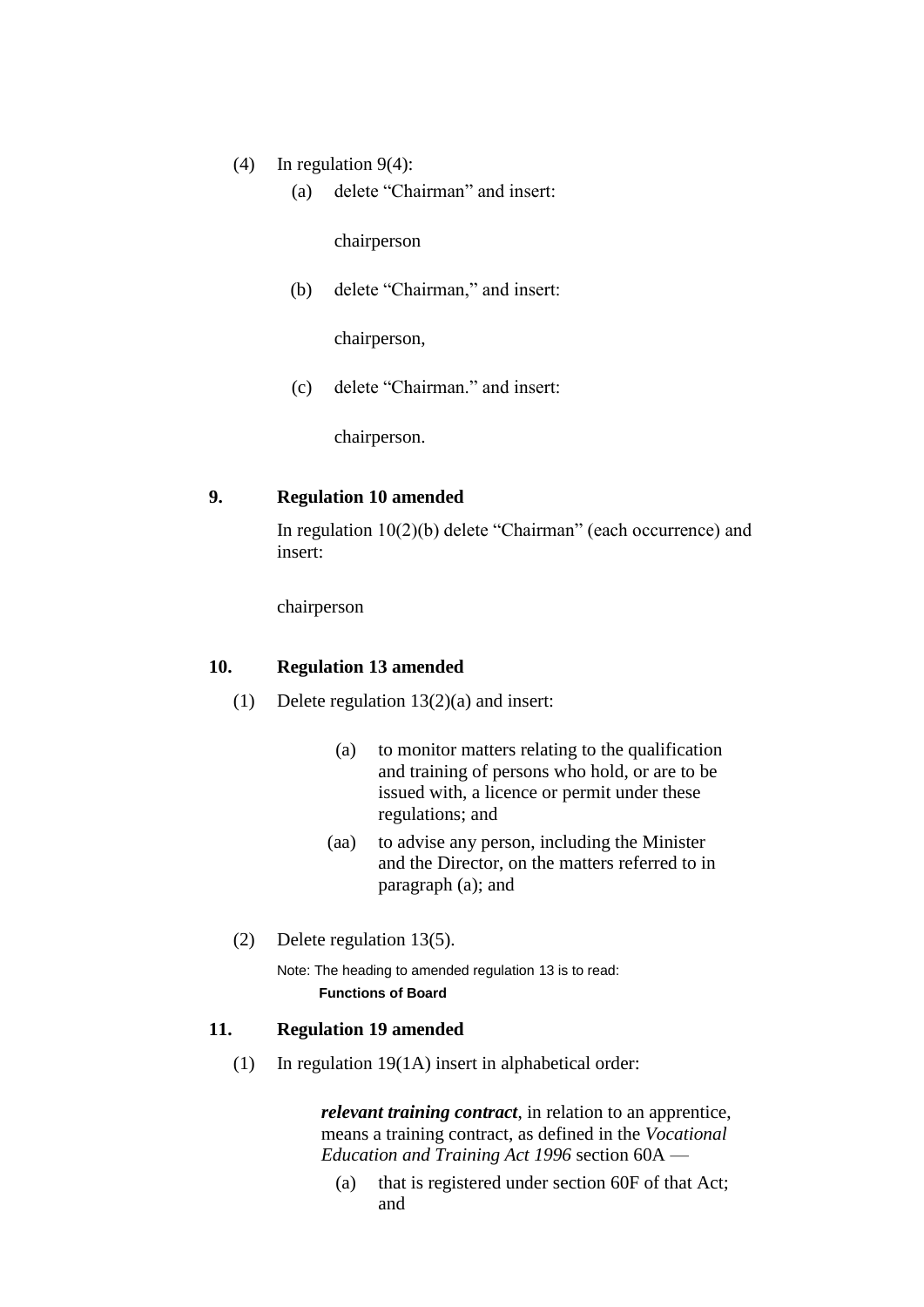- (b) the completion of which by the apprentice would fulfil the requirements of regulation 22(1);
- (2) In regulation 19(2):
	- (a) delete paragraph (e) and insert:
		- (e) to work carried out by a person authorised by the relevant network operator on —
			- (i) any service apparatus the property of a major network operator; or
			- (ii) any service apparatus the property of a consumer and connected to the network of a major network operator;

or

(b) in paragraph  $(p)(ii)$  delete "premises." and insert:

premises;

(c) after paragraph (p) insert:

or

- (q) to electrical work performed by an apprentice who is under a relevant training contract if —
	- (i) the electrical work being performed by the apprentice is being supervised by a person who holds an electrician's licence that authorises the supervisor to carry out the electrical work unsupervised; and
	- (ii) the Board has not issued an electrician's training licence to the apprentice; and
	- (iii) the Board has not notified the apprentice that their application for an electrician's training licence has been refused; and
	- (iv) less than 60 days has passed since the relevant training contract was registered under the *Vocational Education and Training Act 1996* section 60F.

### **12. Regulation 25 deleted**

Delete regulation 25.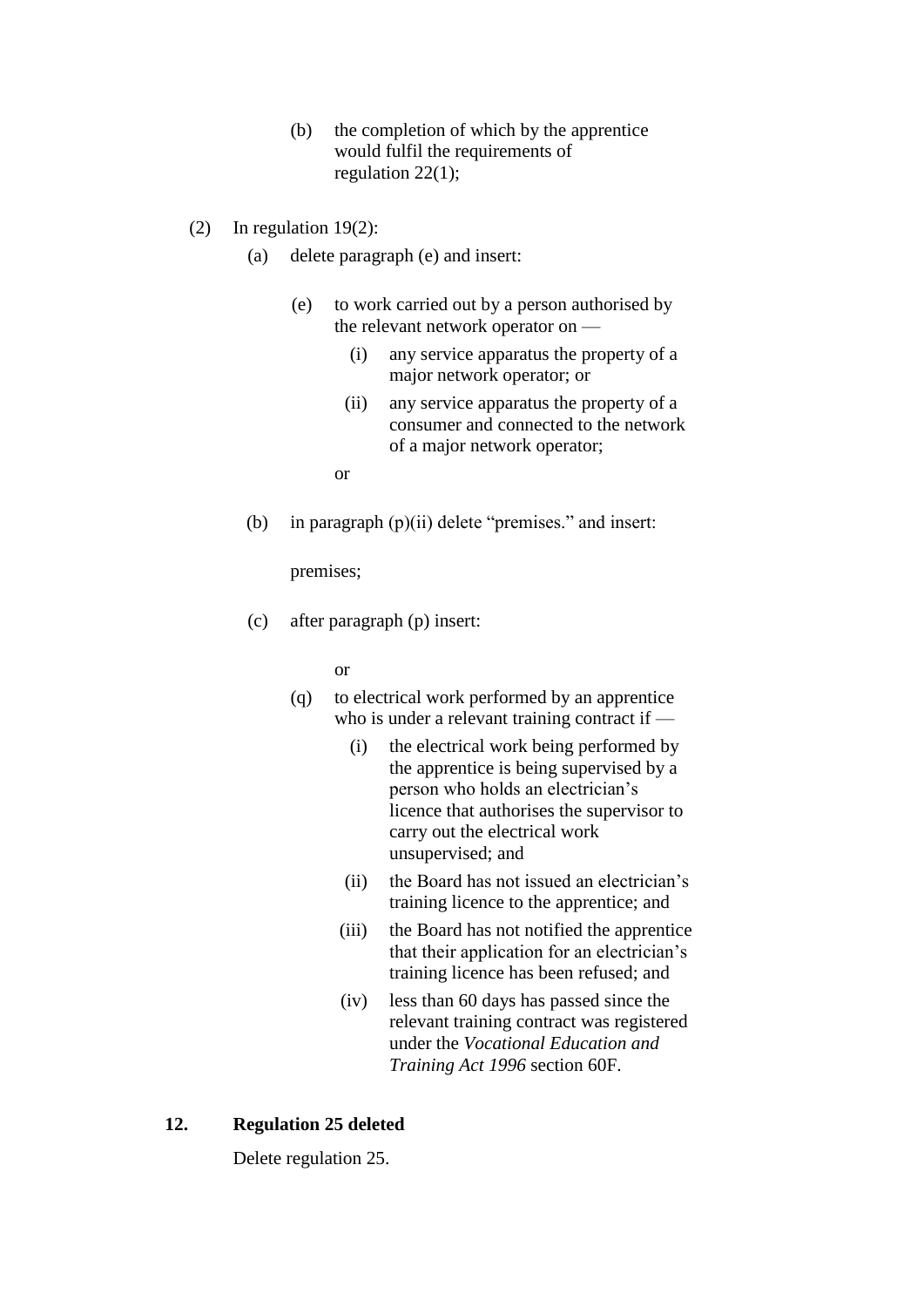#### **13. Regulation 36 amended**

- (1) In regulation  $36(1)$ :
	- (a) in paragraph (a)(iii) delete "Board; and" and insert:

Board;

- (b) delete paragraph (a)(iv);
- (c) in paragraph (b) delete "Acts." and insert:

#### Acts; and

- (d) after paragraph (b) insert:
	- (c) the individual holds a current policy of insurance against civil liability, in respect of the individual's work as an electrical contractor, that complies with the requirements specified by the Board.
- (2) In regulation 36(2):
	- (a) in paragraph (a) delete "subregulation (1); and" and insert:

subregulation  $(1)(a)$  and  $(b)$ ; and

(b) in paragraph (b) delete "subregulation (1)(b)." and insert:

subregulation  $(1)(b)$ ; and

- (c) after paragraph (b) insert:
	- (c) the firm holds a current policy of insurance against civil liability, in respect of the firm's work as an electrical contractor, that complies with the requirements specified by the Board.
- (3) In regulation 36(3):
	- (a) in paragraph (a) delete "subregulation (1); and" and insert:

subregulation  $(1)(a)$  and  $(b)$ ; and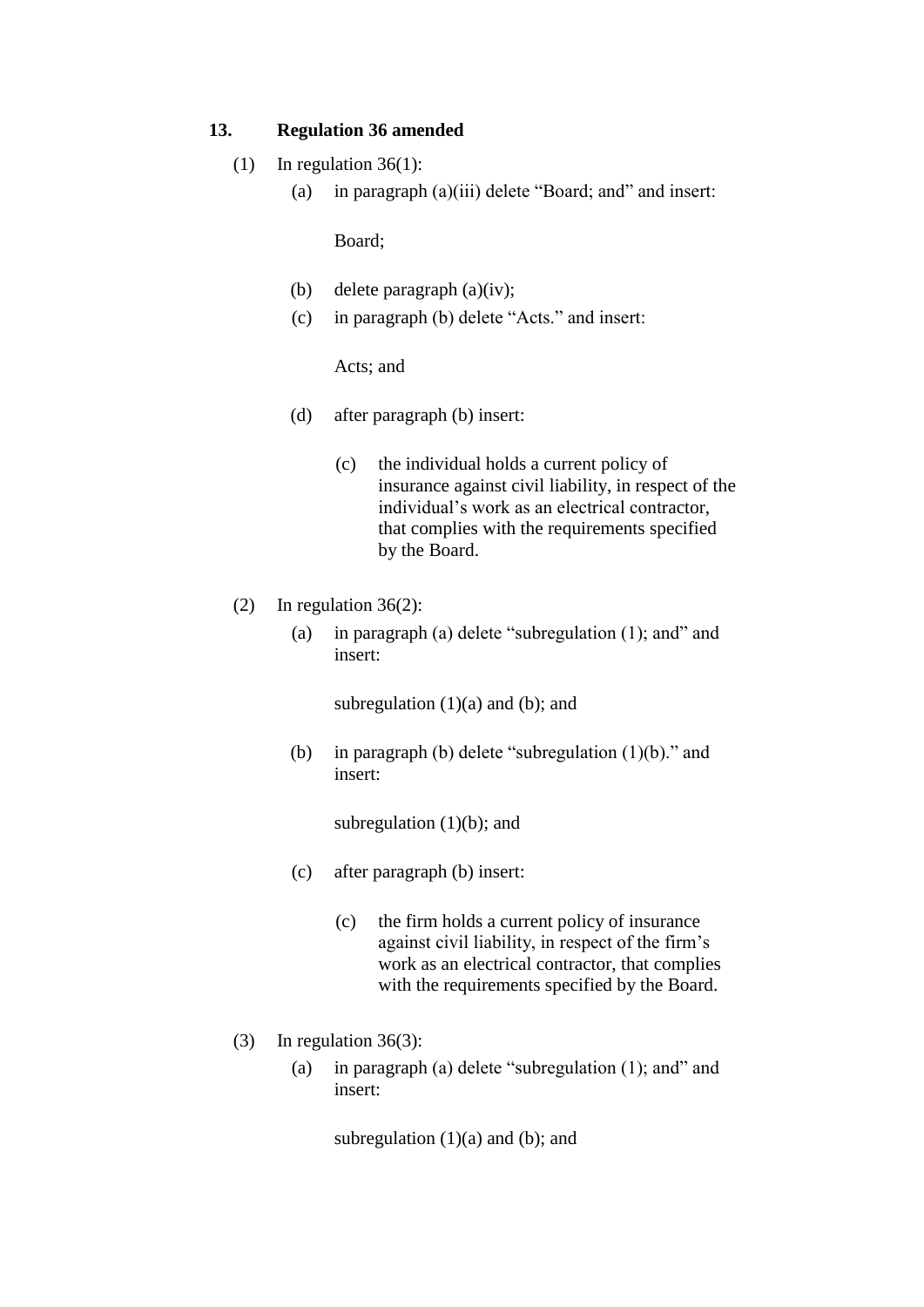(b) in paragraph (b) delete "subregulation (1)(b)." and insert:

subregulation  $(1)(b)$ ; and

- (c) after paragraph (b) insert:
	- (c) the body corporate holds a current policy of insurance against civil liability, in respect of the body corporate's work as an electrical contractor, that complies with the requirements specified by the Board.

#### **14. Regulation 49 amended**

In regulation 49(1):

(a) in paragraph (a) delete "Rules as amended from time to time; and" and insert:

Rules; and

(b) in paragraph (b) delete "193; and" and insert:

193, as amended by the additional requirements specified by the Director and published in the *Government Gazette* on 23 August 2019 at page 3103; and

(c) in paragraph (c) delete "Schedule 2 as amended from time to time; and" and insert:

Schedule 2; and

Note: The heading to amended regulation 49 is to read: **Requirements for electrical work**

## **15. Regulation 53 amended**

Delete regulation 53(3) and (4).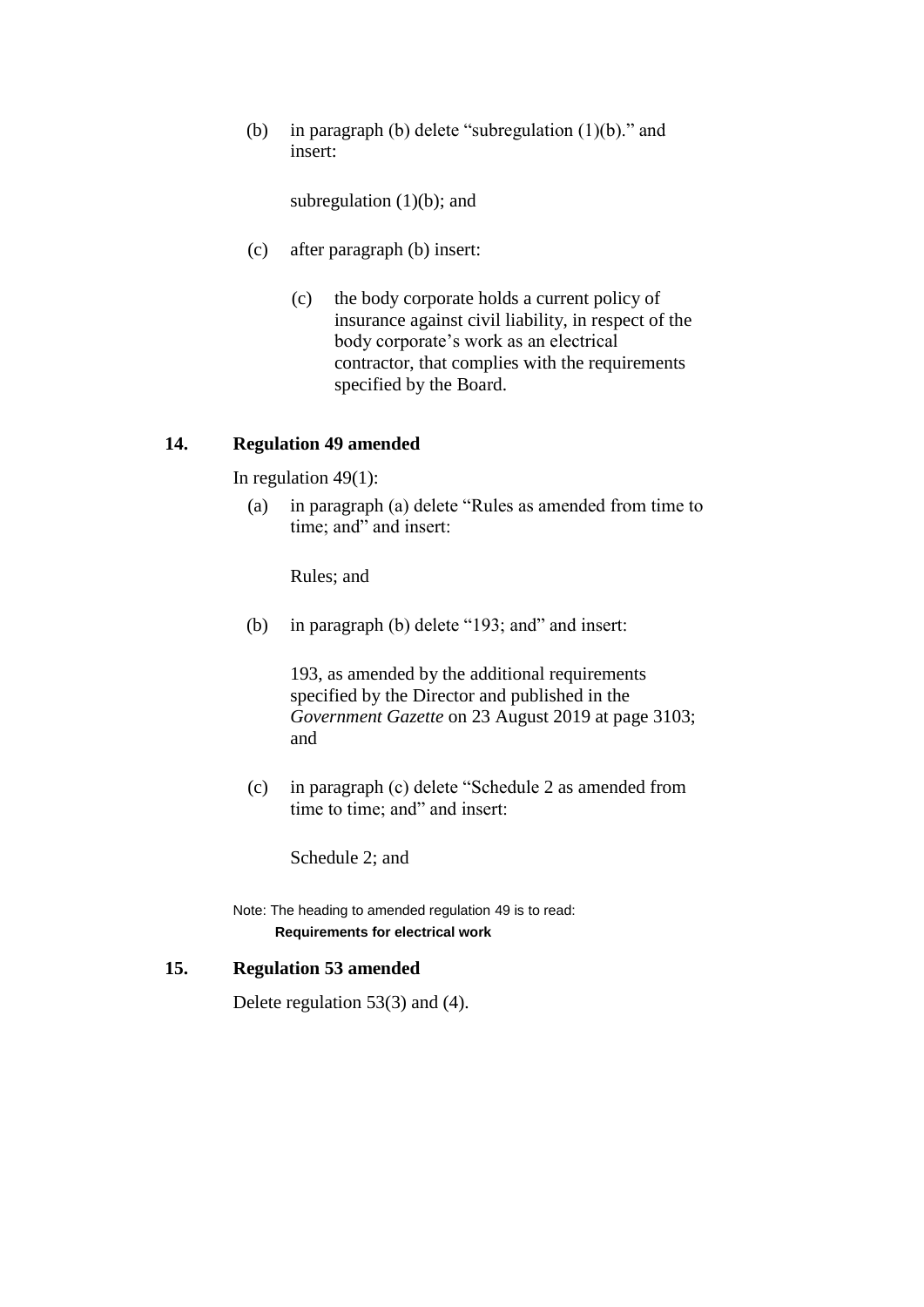#### **16. Regulation 63C inserted**

After regulation 63B insert:

### **63C. Delegation by Board**

- (1) The Board may delegate any power or duty of the Board under these regulations other than —
	- (a) this power of delegation; and
	- (b) a power delegated to it under regulation 63B.
- (2) A delegation under subregulation (1) may be made  $to -$ 
	- (a) a member of the Board; or
	- (b) an officer of the department; or
	- (c) with the approval of the Director, any other person.
- (3) The delegation must be in writing executed by the Board.
- (4) A person to whom a power or duty is delegated under this regulation cannot delegate that power or duty.
- (5) A person exercising or performing a power or duty delegated to them under this regulation is taken to do so in accordance with the terms of the delegation unless the contrary is shown.
- (6) Nothing in this regulation limits the ability of the Board to perform a function through an officer or agent.

#### **17. Regulation 64A inserted**

After regulation 64 insert:

## **64A. Refund of registration fee**

- (1) This regulation applies if
	- (a) the Board refuses, or a person withdraws, an application made by the person under regulation 23(1), 27(2) or 39(1) for the issue of a licence or permit or the renewal of the registration of a licence; and
	- (b) the person has paid a registration fee in respect of the application.
- (2) The Director must refund the registration fee to the person.